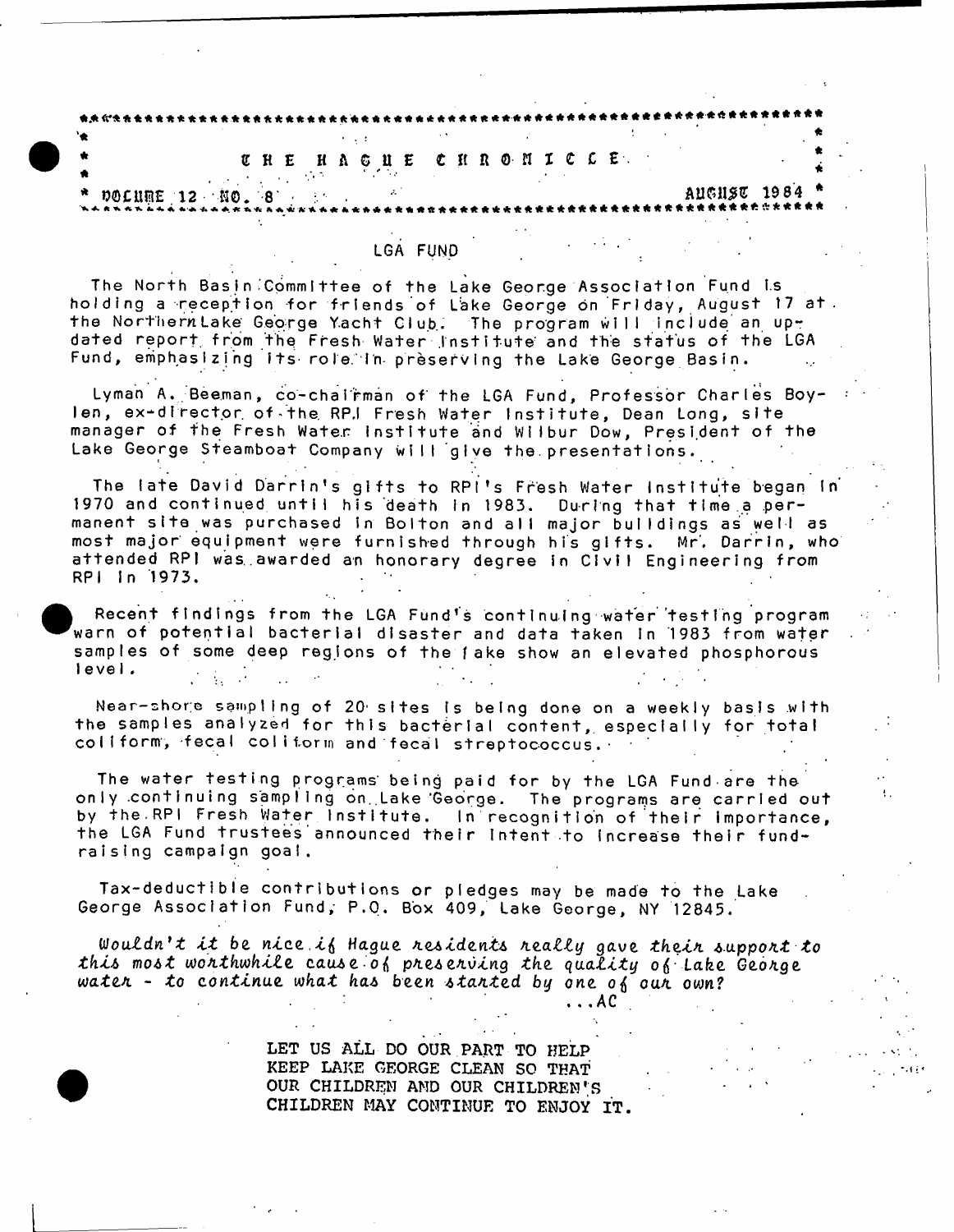# HAGUE HISTORICAL SOCIETY TRIP

The Hague Historical Society has. scheduled a<sub>b</sub>age to Arthur Ginter's Nature Museum in Mayfield, NY on September 28.

Mr. Ginter has over 200 mounted birds and animals on display, plus collections of unusual pine cones, rocks and minerals, birds' nests, and birds' eggs. He is federally licensed to collect and display the birds' nests and eggs. In addition to being a nature author,' lecturer and photographer, he owns a vast library of nature magazines and books.

This year Mr. Ginter has grown approximately 250,000 gladioia, which he will harvest soon to sell to florists. In the spring he operates a maple sugar business. Recently he visited Hague to take slides of rare wildflowers. '

Hague residents who are interested in going on this trip should contact Rev, Barton Van Vliet for details...L. Meade

## SURPRYSE IN HEAVEN

I dreamed death came the other night and Heaven's gate swung wide. An angel with a halo bright ushered me inside, and there to my astonishment stood folks I'd judged and labeled as "quite unfit" " of little worth" and "spiritually disabled!!!

Indignant words rose to my lips, but never were set free -- for every face showed stunned surprise not One

 $\sim$ 

# $\texttt{TRIVIA}$  PURSUIT?

**Ketchup once was sold as a patent medicine. In the 1830's it enjoyed a measure of popularity in the United States as Dr. Miles' Compound of Extract of Tomato, , guaranteed to relieve a multitude of ills.**

**.From va publication called "The ■ Church Window";**

n and the M V of the M V of the M V of the M V of the M V of the M V of the M V of the M V of the M V of the M V of the M V of the M V of the M V of the M V of the M V of the M V of the M V of the M V of the M V of the M V **To: Jesus, Son of Joseph Woodcrafters9 Carpenter Shop Nazareth, -25922 t**

#### **Dear Sir:**

**Thank you for submitting the resumes of the 12 men you have picked for management positions in your new organization.**

**.All of them have taken our battery of tests; and we have not only run the results through our computer but also arranged per**sonal interviews for each of them **with our psychologist and vocational aptitude consultant. The profiles of all tests are included, and you will want to study each of them carefully. . .**

**It is the staff opinion that most of your nominees are lacking in background, education and vocational aptitude for the type . of enterprise you are undertaking. They do not have the team concept. We would recommend that you con-: tinue your search for persons of experience in managerial ability and proven capability.**

**.Simon Peter is emotionally unstable and given to fits of temper.**

**Andrev? has absolutely no qualities of leadership.**

**The tv/o brothers, James and John, the sons of Zebedee, place personal interest above company loyalty.**

Thomas demonstrates a question**ing attitude that would tend to undermine morale.**

**We feel that it is our duty to tell you that Matthew has been blacklisted by the Greater Jerusalem Better Business Bureau.**

**James, the son of Alphaeus, and Thaddaeus definitely have radical leanings, and they both registered a high score on the manic-depressive scale.**

**(continued on. page 3)**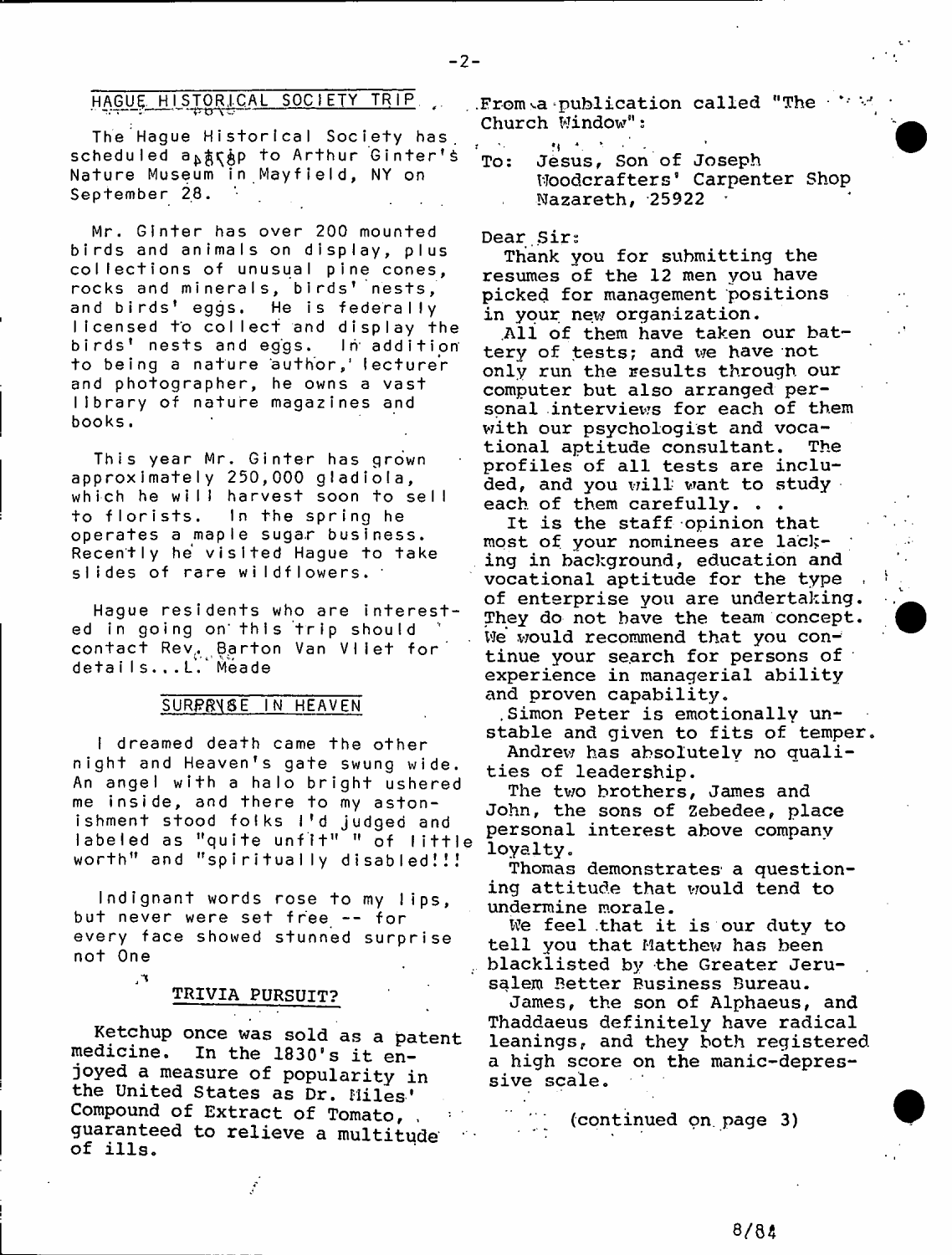## **C OMMEMO RAT IVE STAMP ISSUED SPECIAL CONTRIBUTIONS SOUGHT**

**On August 13 the Horace Moses Commemorative stamp was issued. On the stamp it says "Founder of Junior Achievement". Many of. us were unaware of this. From the New York Times of July 29 - "Horace Moses1 unique contribution of farm upbringing and industrial experience led to the formation of the organization with which his name is permanently associated (Junior Achievement). He noticed farm youngsters had 4H programs to give them career training and his organization offered the same to city youth." Springfield/ MA 1919 saw the start of this organization.**

**Mr. Moses was born in South Ticonderoga in 1862 and attended Troy Academy in Poultney, VT. Mr. Moses made his fortune in the paper manufacturing industry in Springfield. However, he did not forget the place of his birth and donated the first hospital in Ticonderoga, naming it The Emily Moses Hospital in honor of his wife. He also made possible Ti's Community Building and the Hancock House, which is now a museum. Both buildings are made of stone and are beautiful Ticonderoga** The Moses Farm still **stands on the Ticonderoga-Hague road. .".mb**

## **HELP PRESERVE THE LAKE**

**Call your LGA when you notices changes in water quality, erosion problems, unsafe boating and illegal construction. Call Monday - Friday, 668-2830. Weekends - Warren County Sheriff Dept. - 911**

**WE MUST ALL TAKE THE RESPONSI-BILITY OF BEING WATCHDOGS IF WE PLAN TO LET OUR FUTURE GENERATIONS ENJOY THE LAKE AS OUR ANCESTORS AND WE HAVE ENJOYED IT...dh**

**In celebration of the LGA's new headquarters, members are invited to make a special monetary contribution to be used for outfitting the new facility.**

**Items heading the LGA's wish list are: two 9x12\* carpets, one 9x15\* carpet, file cabinets, executive meeting table and 12 chairs, book shelves, two computers, monitors, letter quality printer, computer software, IBM typewriter, vacuum cleaner with attachments, and zoom lens for Cannon AF 1.**

### **SUMMER OF THE GRANDCHILDREN**

**Grandchildren are wonderful. They are always going in and out. t** They are always eating - everything. **A centerpiece of grapes is soon a few twig-like branches. They are always getting the milk from the ice box or putting it back. They are always, hugging or fighting. They can drive you to distraction and the next minute you are glowing with love and pride from some simple act they have performed.**

**Then they grow older - some discuss F. Scott Fitzgerald with you. You sense that the day is near; summer in Europe will be their goal. Ah me, they won't be coming...M. Broderick**

**(Letter to Jesus, cont. from page 2)**

**One of the candidates, however, shows great potential. He is a man of ability and resourcefulness, meets people well, has a keen business mind and is highly motivated, ambitious and responsible. We recommend Judas Iscariot as vour controller and right-hand man.**

**All of the other profiles are selfexplanatory.**

**Tfe wish you every success in your new venture.**

**Sincerely,**

**Jordan Management Consultants .. .Contributed by Eleanor McKirdy**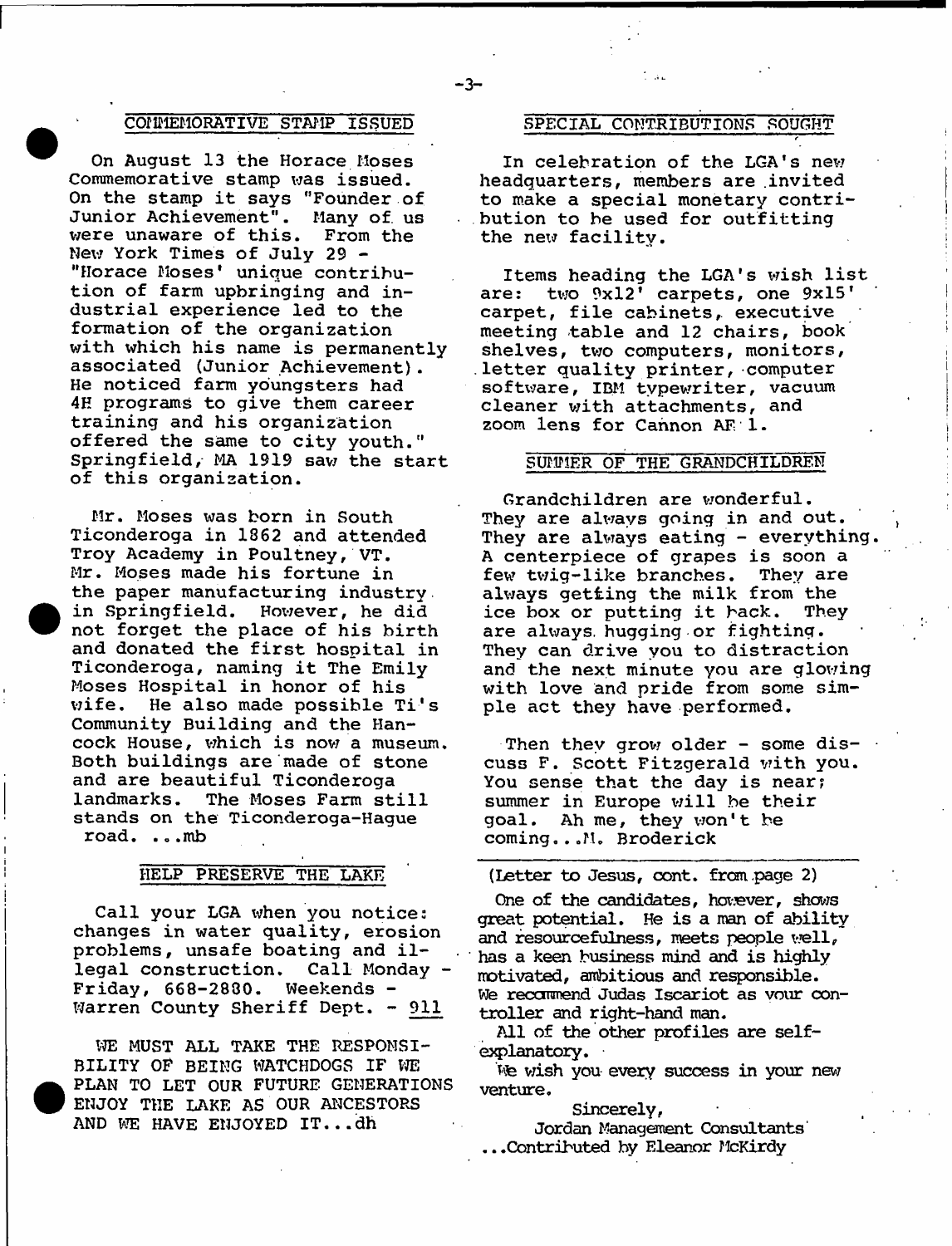Born of a poor family during the  $30's - the time of depression - 1$ recall my parents teaching us not to waste anything.- Frugality was the by-word, as President Franklin 0. Roosevelt tried to put the pieces of the country back together and provIde sustenance for the citizenry.

Then came WWII and with it shortages at home, rationing and turning in every thing for the war effort. Tin cans, newspapers and magazines', were all saved and recycled to be used over. Even zinc was used to make pennies in 1943 instead of the precious- copper needed for other things.

It was ingrained In me to save. I was very pleased when my enterprising twelve-year old son asked me to start a savings account for him with \$10 of the first \$12 he had earned.

Without further ado, a trip was made to the big bank in Ticonderoga which has always said, "Come in and  $let's$  talk  $-$ " which we did. After explaining that young John wanted to start a savings account and with what amount, they said, "Why don't you put another \$15 with  $i$ t and buy a bond? We don't handle accounts under \$50 without charging a dollar service charge on each quarterly statement."

If John didn't put in any more money, within 2 years he could end up owing them money. The bank  $\cdot$ also said that no Interest would be paid on an account under \$100.

Has our policy now become government of the rich, by the rich, and for the rich? The basic principle that once made this a great country. was industry, honesty and frugality.

When my son gets his education and builds a successful business  $\{\uparrow\downarrow\}$  bet this friendly "Talking Bank" will be fiercely competing

 $\sim 100$  M  $_{\odot}$ 

VIEWPOINT to land this man's account.

I also bet that John will remember which institution was willing to help him build an account from his first \$10, welcome the account no matter how small and pay interest on it. And I bet he'll remember which institution wasn't; I wonder where he'll deposit his money then!...Francis L. Waters,

# - *1*<sup>i</sup> THREE WHEEL CYCLE RACE

The Hague Winter Carnival. Committee will have a three wheel cycle race on Columbus day weekend In October. The Committee will also be raffiing off a Honda "Big Red" ATC with a value of  $$11,800$ . Tickets are available at many Hague business establishments and through the Winter Carnival Committee members. The drawing for the raffle will be held on Columbus Day weekend (Oct. 7) following the races. For more information about the raffle and races, contact Mark Martucci at 543-6528.

## ANTIQUE BOAT SHOW

Bolton Landing will see the 11th Annual Antique and Classic Boat Rendezvous at the Sagamore Hotel  $docks$ , 11 AM - 4 PM. Free admission. August 24, 25, 26.

## NEW YORK STATE LEADS THE WAT

Governor Mario Cuomo signed into law on August 14 the nation's first pollution control law aimed at combating acid rain. Now with New York State leading the way, efforts will continue to win acid rain control laws in Congress.

#### # # \* # \* \* # \* \* # # \* \* # \* # \* # \* # \* #

Thanks to our visiting editors from Washington, DC and West Germany. They even helped keep small fry out from under the typewriter (which wasn't easy)! We appreciate all the wonderful ideas that were lucced about. We may even use some of them!

*1f/2Y*

 $\sim 1$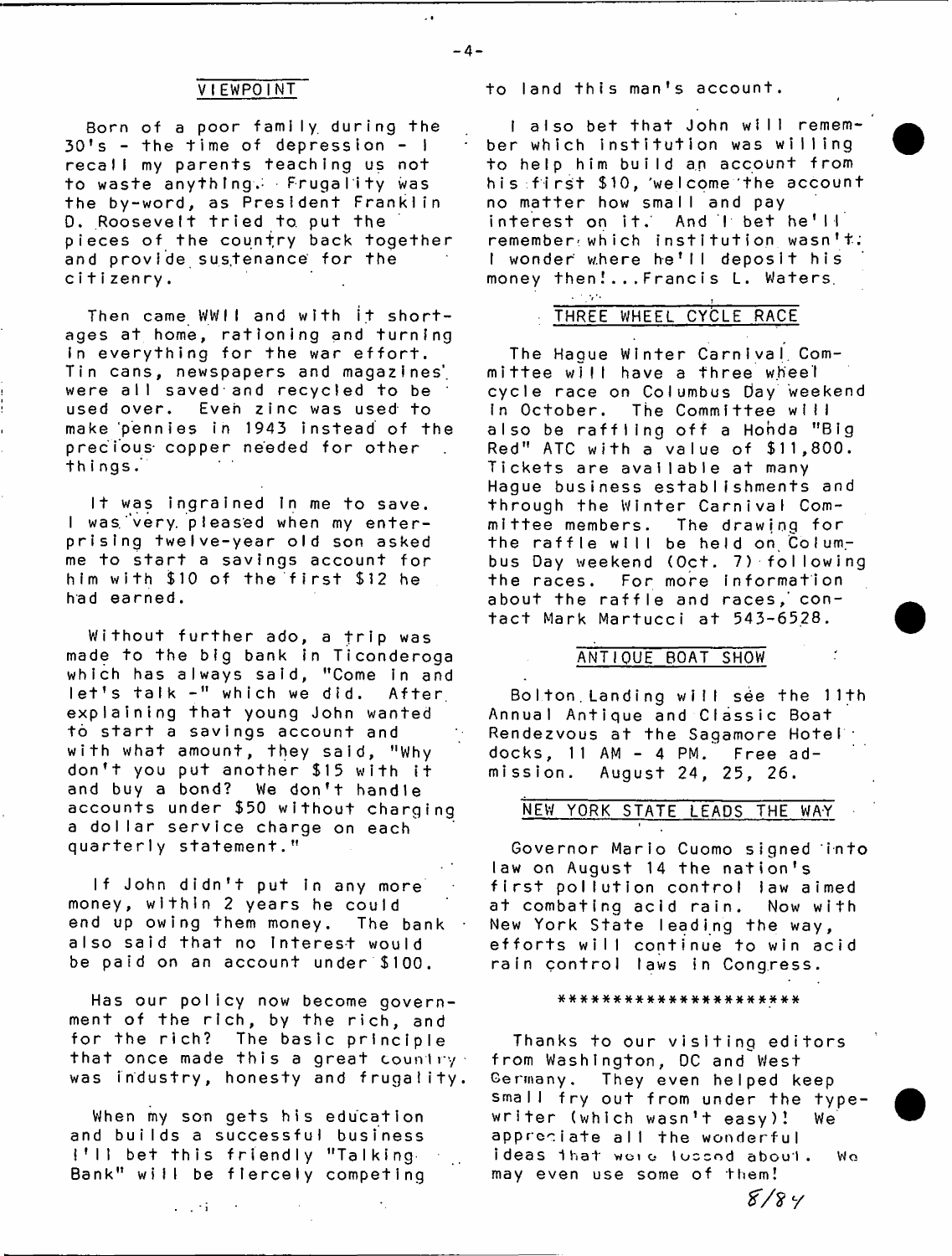# TOWN BOARD MEETING -  $8/14/84$  Town Justice.

The Board meeting was very well attended by many waterfront landowners concerned with passing a revision of Ordinance #1-1984 "Regulations Pertaining to Operation of Boats In Hague, NY." Several Friends Point Association members spoke; defining their stand in the matter. Their main concerns were water and noise pollution and the fouling of water intake pipes. Forest Bay Association supports the ordinance for the same reasons. After a lengthy discussion it was decided to send the revised ordinance back to Pat Carney, town attorney for further revisions, with the view to making it more acceptable to Henry Williams; Commissioner of DEC who must approve it before it can become town law. . Supervisor Bolton feels our MOST Important and urgent problem is the pollution at the mouth of Hague Brook. It is a highly unacceptable fecal count. The Health Dept. is of little or no help. After our lawyer reviews and revises the ordinance, copies will go to Assemblyman Neil Kelleher and Congressman Solomon for further approval before going to Commissioner Williams. Hopefully this will result in his acceptance of the ordinance.

HUD grant applications completed and processed. Town will be notified of results by Sept. 30.

Harry deBuys wrote a lengthy and informative letter (read by Supervisor Bolton) about the disturbances at our Town Park, longafter the 11 PM closing time. Mrs. Warren of the Hague Motel also spoke at the meeting of specifically Thurs., Fri., and Sat. about 3 AM. She called the Sheriff's Office one night and It took them half an hour to respond. Again the issue of law enforcement was brought up as a result of these and other complaints called in to Harvey Yaw,

- 5-

A letter from Westelcom Communlcations of Westport was read by Mr. Bolton detailing possible savings in town communication system over a ten year period., Mr. Boiton will contact him for <mark>a</mark> review.

A letter from Mr. Fred LaPann, Planning Board chairman, was read In reply to a letter from Mr. Ward claiming his property was designated hamlet, therefore rules of building would'be different than those of TR1. The reply stated that the property in question had always been TR1.

Senior Citizens will take a trip to Ausable Chasm on Aug. 30. Call Diane Frasier.

Motion made and seconded to reestablish the Equalization Review Committee. Alison Craig, Dorothy Henry and William Foster have been appointed to that committee.

Youth budget will cover only Little League. We no longer have a Youth Commission in Hague.

The State is pushing for landfill legislation. County Supervisors visited a Resource Recovery plant in MA. It had a 90% effective burning. Dick Bolton feels this will be our eventual route.

Special meeting on Tuesday September 25 at 6:30 PM - Federal Revenue Sharing Funds.

Opening of bids for processed sand. Anyone interested can get. specifications from Dan Belden at Town shed office or Supervisor's office during regular working hours.

Second quarter report from Town Justice Harvey Yaw" MV Cases - 7; Conservation cases -  $14$ ; Small Claims Court - 4. Money sent to Audit & Control for April, May and June - \$969.00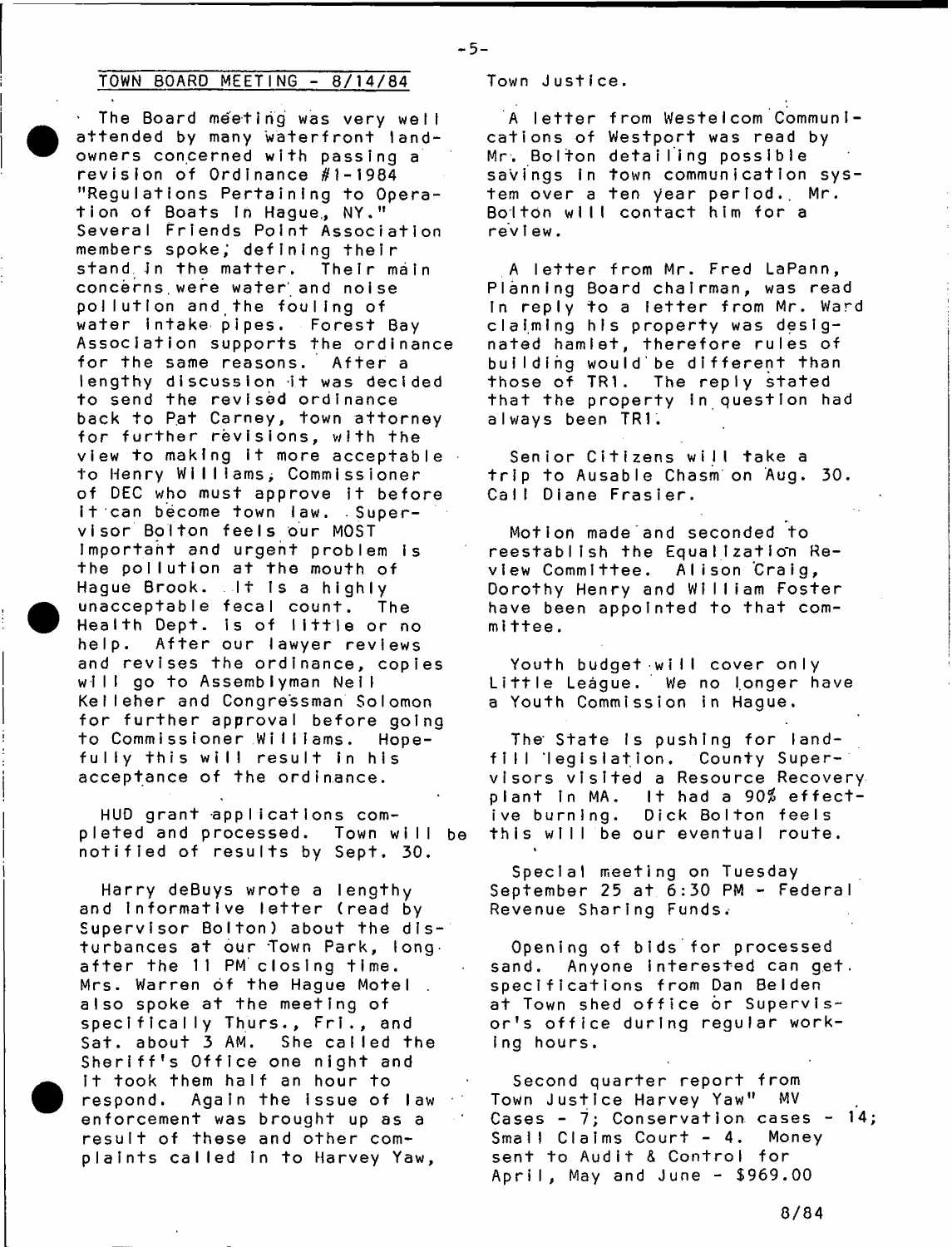# PLANNING BOARD - AUGUST 2, 1984

 $-6-$ 

Mr. & Mrs. William Smith, owners of property on Rt. 9N located between the Robert Schwarz property' on the north and the Rudd VanVoorhis property on the south, addressed the Board.

The Smiths requested information as to what Agency issues permits for wharves, marinas and boathouses. The Board informed the Smiths that.the practice has been that anything built out from the shore fell under the jurisdiction of ducted by the institute to stress EnCon, and construction on land is regulated by the Hague Zoning regulations. The Smiths had contacted Michael White of EnCon on this matter and they reported that Mr. White said he was only responsible for permits involving construction IN the water, not OVER the water. Therefore, a permit for a boathouse would, be issued by the Town. Thore appoars to be a lack of consistency on the part of EnCon since a permit for a dock and boathouse was recently issued by EnCon for a property in  $S11$ ver Bay. The Smiths said that they had not been notified that a boathouse was to be constructed on the adjacent property. There were also questions as to the placement of, the.width of and the overall square footage of docks at the Van Voorhis property.

The Smiths also inquired if the marina to the north of their property had been issued a permit to operate from EnCon and if it complied with marina requlations. They reported that their dock had been adversely affected by recent dredging in the Ir vicinity.

The Board was unable to answer all of the questions posed by the Smiths, but will endeavor to obtain the needed information and report back to them...ac.

# WELCOME BACK

Our editor, Mig Broderick has now had her well-earned rest and has. decided to play a more active role on the Hague ChronicIe staff. Needless to say, the staff is glad to have her return (especially me!) and I'm sure the readers will continue to enjoy her contributions which are always interesting. Glad to have you aboard again M!g...djh

### CANCER INSTITUTE REPORT

A new campaign is being conthe importance of dietary factors in cancer prevention. The dietary recommendations are very  $\circ$  similar to those advocated by the American Heart Association, Cor- nell Cooperative Extension and the Department of Health and Hu-' man Services. A booklet has been prepared called "Good News" and recommendations include:  $.1)$ eat less fat; 2) if you drink alcoholic beverages, do so. in moderation; 3) use fresh fruits, vegetables and whole grain cereals in your daily diet. To get a copy, call 1-800-4-CANCER.

# HAGUE SENIOR CITIZENS' TRIP

There will be a special trip for Hague Senior Citizens on August  $30.1984.$  Destination - Ausable Chasm.

The group will leave the Hague Baptist Church parking lot-at 8:30 AM and the fee is \$6.69. Please bring picnic lunch, or you may want to purchase lunch there. For signing up please call Diane at the Town Hall .(543-6161)

## DOG CONTROL

Hague does have a Dog Control Ordinance, Frank SwintOn, our Dog Control Officer wants everyone to know that the ordinance will be strictly enforced.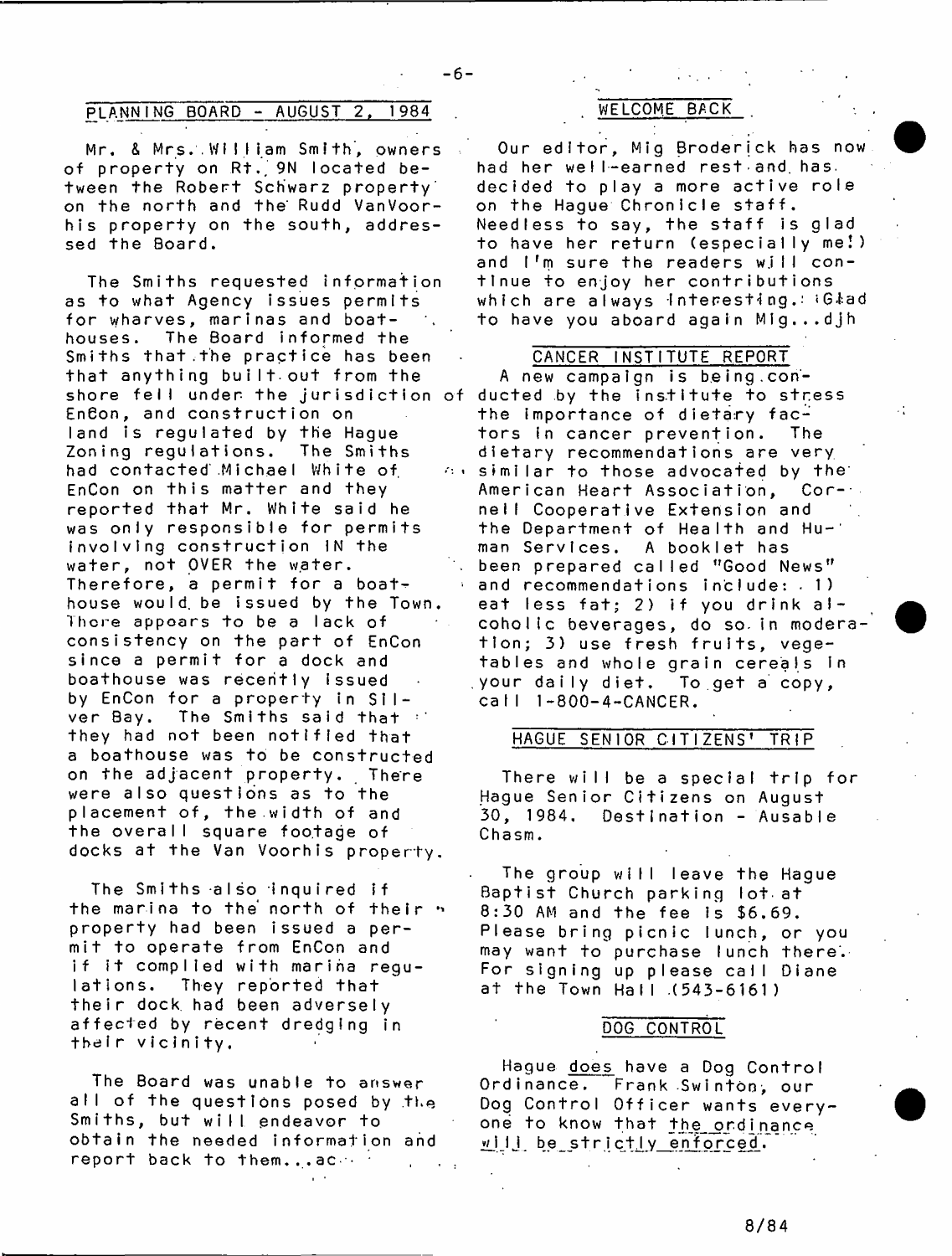- **BORN A son, Bradley Daniel, to Carol (Stiffler) and Jim Wottman on July 18, 1984 in Westlake, OH. Happy grandparents are Teresa and Bob Stiffler, Pine Cove and Westlake.**
- **MARRIED Vanetta Hunter, daughter of Cdr. and Mrs. P. Dore Hunter, and Christopher Forth, on Saturday, July 28 at Silver Bay Chapel.**
- **DIED Gertrude Bosse Kasai, Silver Bay and Bronxville, NY on July 18.**
- **DIED Theresa Alexander, former** owner of Alexander's Lodge in **Hague, died in Florida on July 30.**
- **DIED Virginia (Icke) Kehoe, formerly of Pine Cove, on August 6 in Vineyard Haven, MA. She is survived by her husband and two daughters, Joan Icke Clark and Nancy Icke Diamond and one granddaughter.**
- **PROMOTION Bernard A. Clifton, son of Bernard and Fran Clifton, Hague, was recently promoted to assistant vice president of both First Glen Bancorp, Inc. and its subsidiary. He and his daughter Pamela will be making their home in Plattsburgh, NY. Bernard is a 1965 graduate of Hague Central High School.**
- **CORRECTION: In last month's Chronicle we printed the wrong information about the Snow-Waters wedding. We sincerely regret the error and are printing it correctly as follows:**
- **MARRIED: Janet, daughter of Barbara and Leaman Snow, Decker** Hill Road, to Ernest Waters, **son of Mr. & Mrs. Walter waters. Ceremony took place on the Hague Beach on Saturday 6/16.**

# **GRACF MEMORIAL UNION CHAPEL**

**The centennial celebration of Grace Memorial Union Chapel took place on Sunday, Aug. 12, the chapel shining, inside and out, in its unique beauty. The Board of Trustees arranged a reception after the service with home ada cookies and punch. The v chef at Silver Bay, Mia;-; Laurie Douglas, created a cake with a color design of the chapel on the frosting. Dr. Harold Gslhaar, honorary trustee, cut the cake. The Gelhaars had attended the 50th year celebration. Charming note cards from an anonymous donor were offered for sale, and two handsome booklets were donated by Mr. and Mrs. Donald Skahan for distribution to those in attendance. The note cards and booklets featured a pen and ink drawing of the chapel by artist Ludwig Kasai. One booklet is a history of the chapel and the other a program for the centennial service.**

**Tho oe**2**.vj.ee i«aa highlighted by a string duo from Silver Bay: Meg Brennan,, cellist, and I<athy - Paid, violinist. Also, Joan Sarjeant sang and Laura Meade played the organ.**

The Reverend William Babinsky **delivered the sermon, "Looking Back and Looking Forward." He explained the 19th century interpretation of the word, "union" not meaning "ecumenical" as in contemporary Christian faiths but the idea of several Protestant sects coming together to build one house of worship, an idea that was unusual for a summer-only church of that time. Rev. Babinskv said that "union" also meant the combined effort of clergy, lay people, workmen and craftsmen who had shared the vision and determination to realize it. Samuel Westurn, who donated the land, stipulated in the deed that if the church was not completed within three years, the deed would be withdrawn. The church was completed in less than a year at a cost of \$6,023.42:**